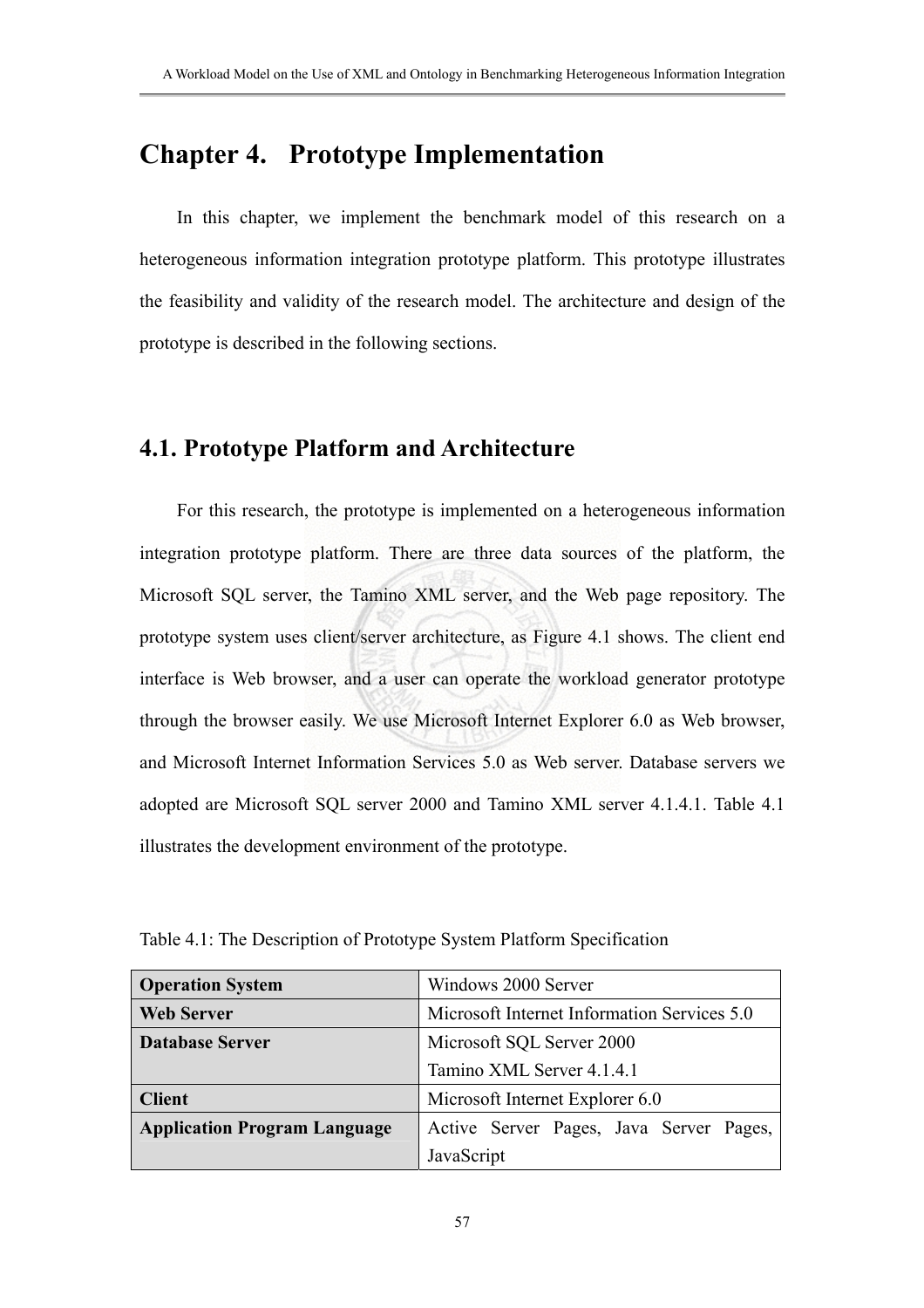

Figure 4.1: Prototype Architecture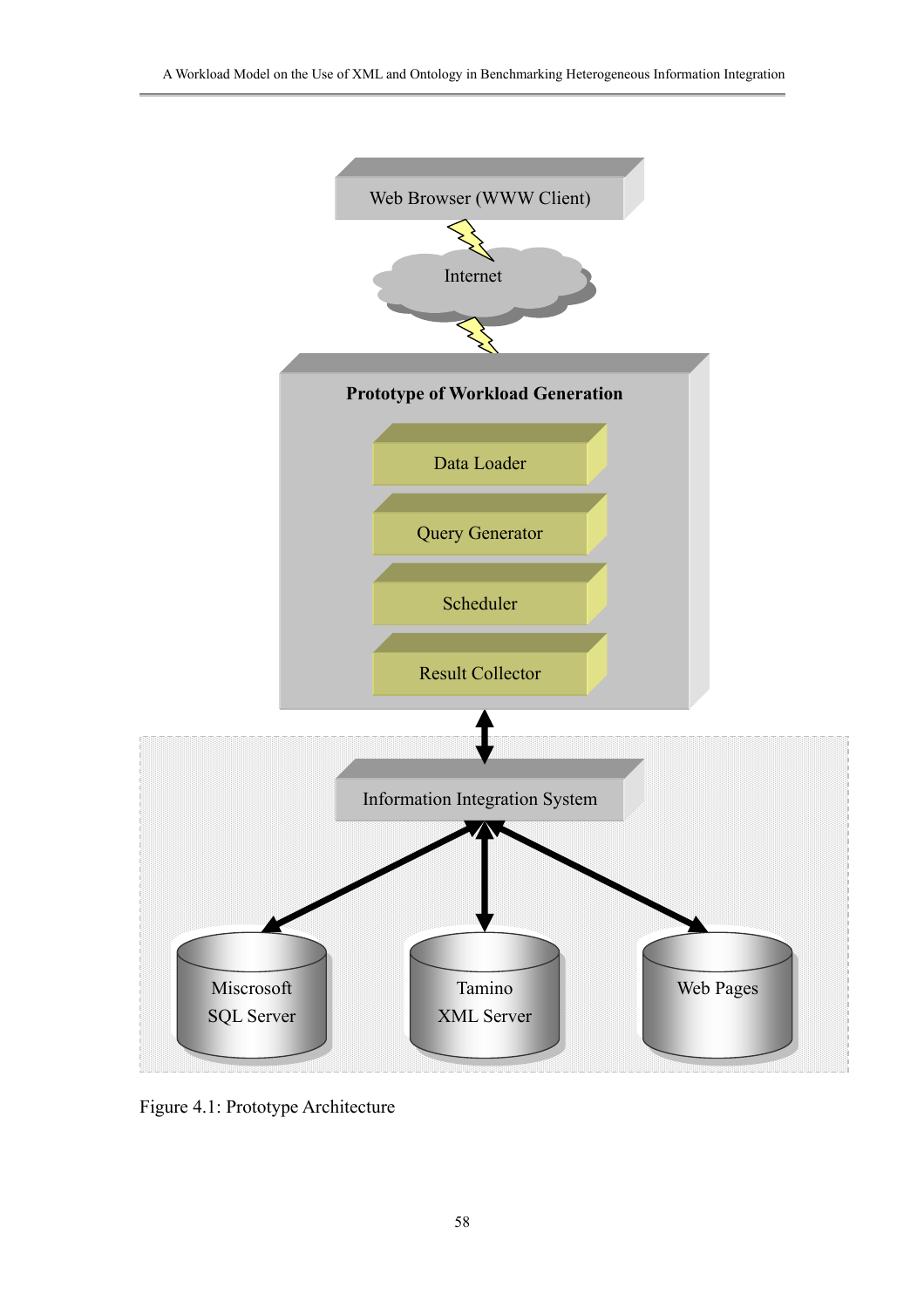### **4.2. Experimental Design**

Due to hardware limitations, the prototype and three data sources are located on the same machine. If each of them is as large as the logical size of physical memory, the system may possibly become overloaded. Therefore, we should adjust the logical size of the test database. Table 4.2 shows the logical database size and query response time with a simple query test. The tuple length is 100 bytes on average. The size of the test database can be scaled from 100 bytes to 10 megabytes by varying the number of tuples from 1 to 100,000. The physical storage required to store the database in the DBMS under test may be higher due to non standard implementation of data types and DBMS overhead. We use the query analyzer of the SQL server to execute a simple select query at different size levels. Each query is executed in cold mode. The response time is shown on Table 4.2. When the logical size of the test database is scaled to 10 megabytes, the response time increases to 5 seconds. It is too time-consuming to execute the query on a bigger logical size. For that reason, we choose 10 megabytes as the logical size of the test database.

| <b>Number of Tuples</b> | <b>Logical Database Size (bytes)</b> | <b>Response Time (second)</b> |
|-------------------------|--------------------------------------|-------------------------------|
|                         | 100bytes                             |                               |
| 10                      | 1Kilobyte                            |                               |
| 100                     | 10Kilobytes                          |                               |
| 1,000                   | 100Kilobytes                         |                               |
| 10,000                  | 1 Megabyte                           |                               |
| 100,000                 | 10Megabytes                          |                               |

Table 4.2: Query Response Time at Different Logical Database Sizes

For the prototype, we assume that the logical database sizes of three data sources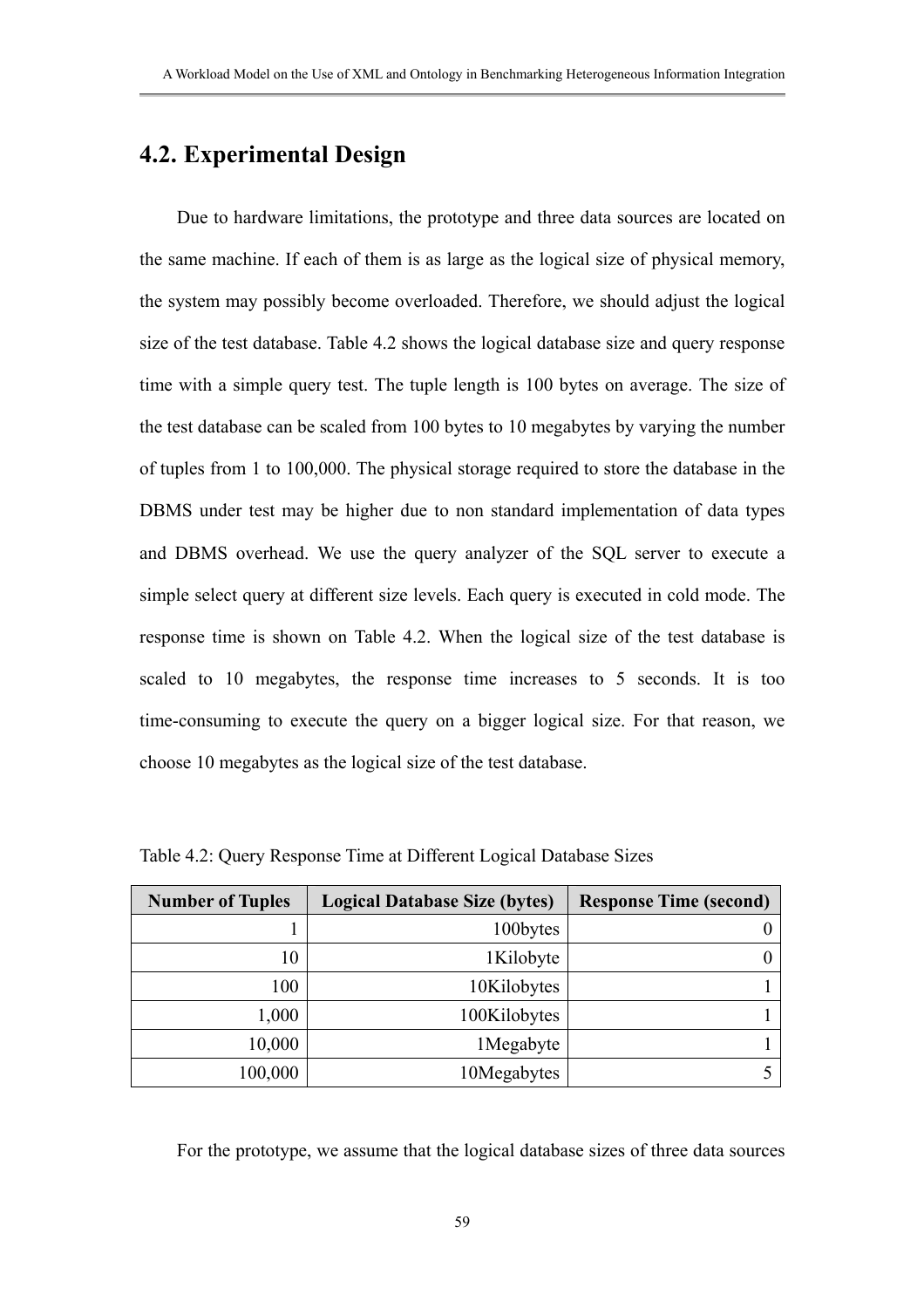are uniform. For the SQL server, each relation has the same average tuple width and the same number of tuples. Similarly, each schema on the Tamino XML server has the same average instance size and the same number of instances. The file sizes of Web pages are standardized, too.

We use the university campus as the test scenario of the benchmark prototype. It describes universities and departments and the activities that occur at them. The global schema for the information integration prototype system is shown on Appendix A. There are six relations on the SQL server: Department, Teacher, Student, Teaching Assistant, Course, and Study. Their relationships are shown on Figure 4.2. For each relation, the attribute lengths sum up to 100 bytes, as Appendix B shows. In some relations, an additional attribute, fill, is provided to comply with the 100 byte tuple width requirement.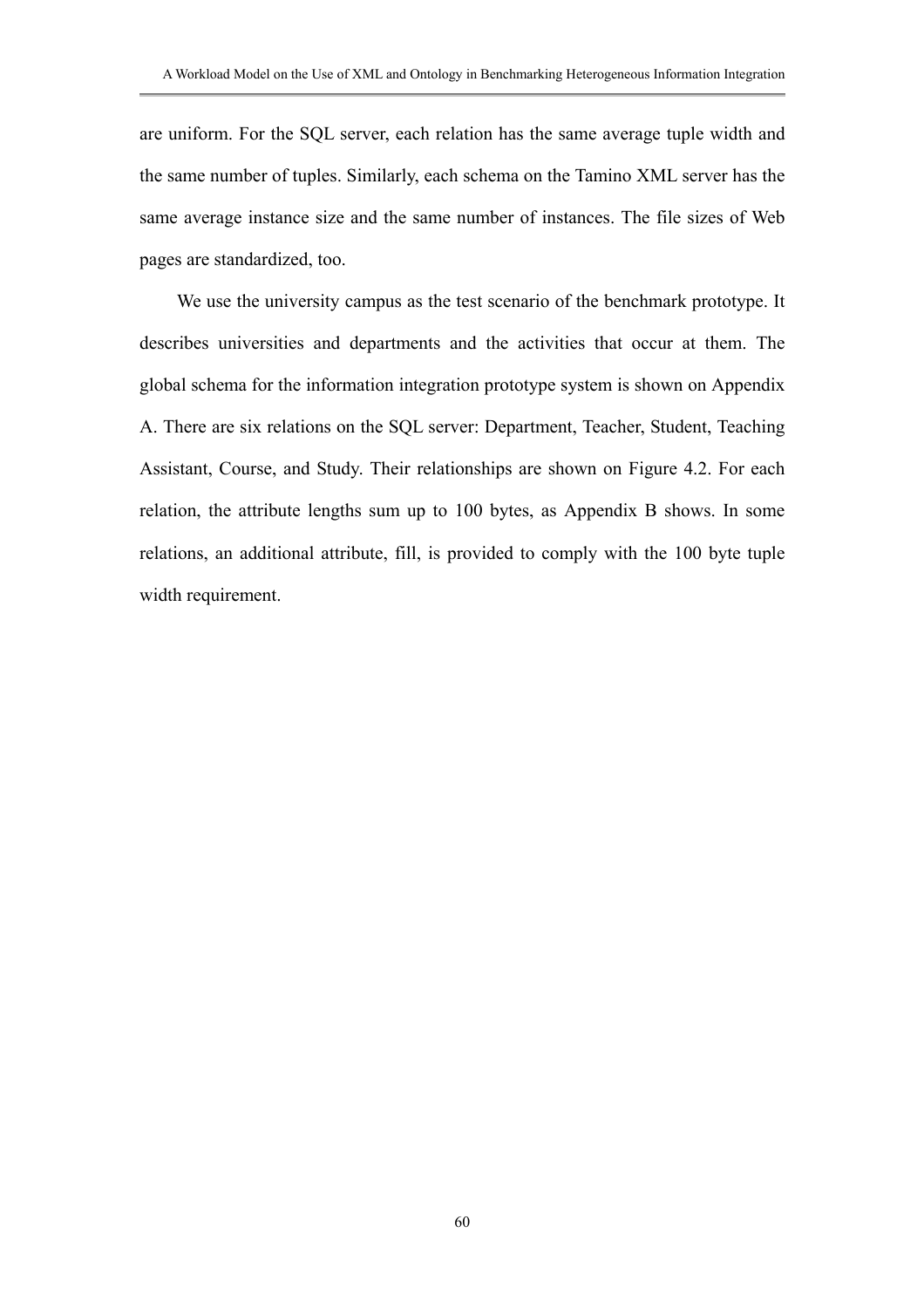

Figure 4.2: ER Diagram of SQL Server

For the Tamino XML server, we have defined six schemas: Department, Faculty, Student, Grad Student, Course, and Publication. The structure of each schema is shown on Figure 4.3 to Figure 4.8. These schema details are shown on Appendix C. When generating each schema's instance, we fix the average size at 1 kilobyte.



Figure 4.3: Tree Structure of Department Schema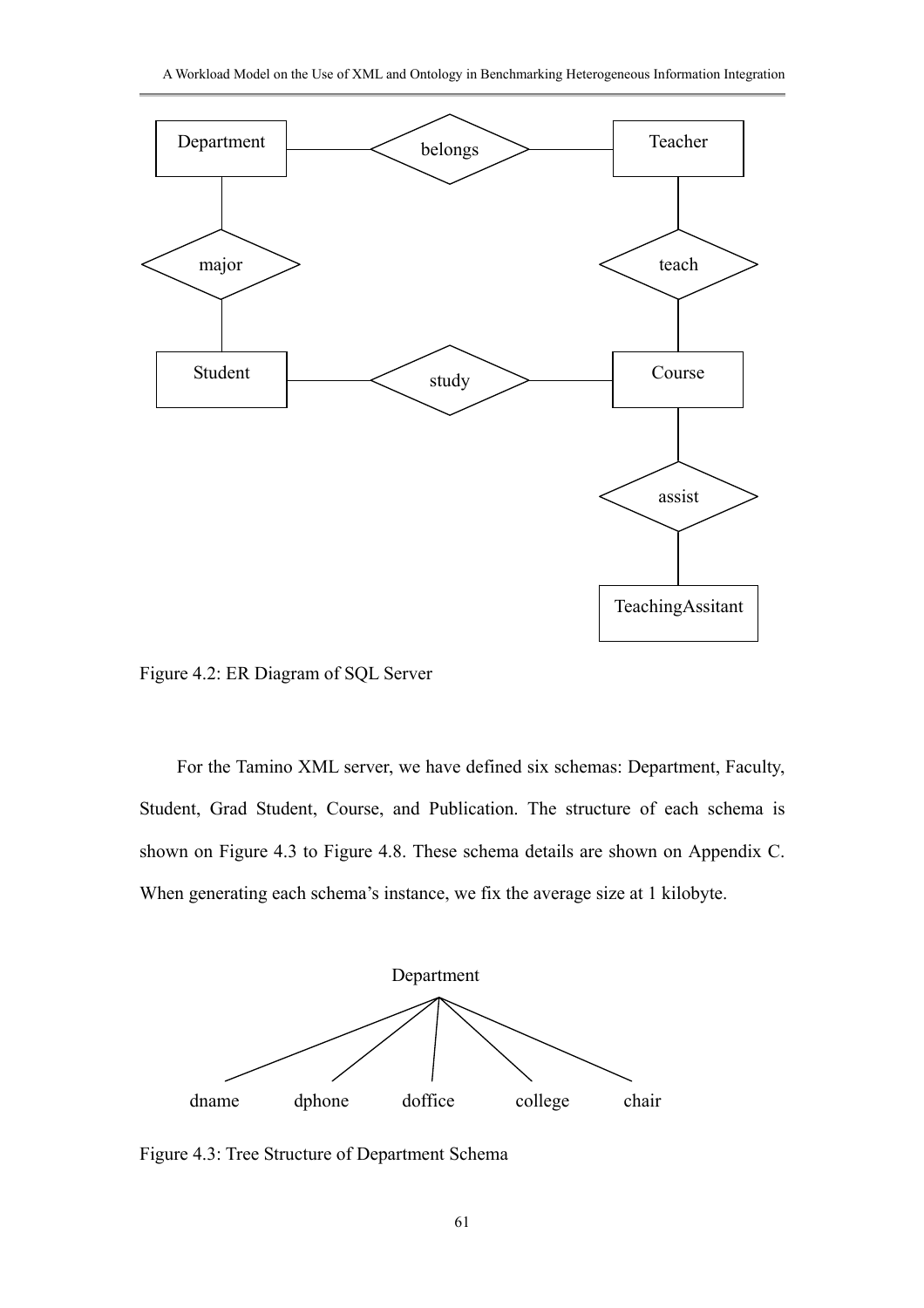





Figure 4.5: Tree Structure of Student Schema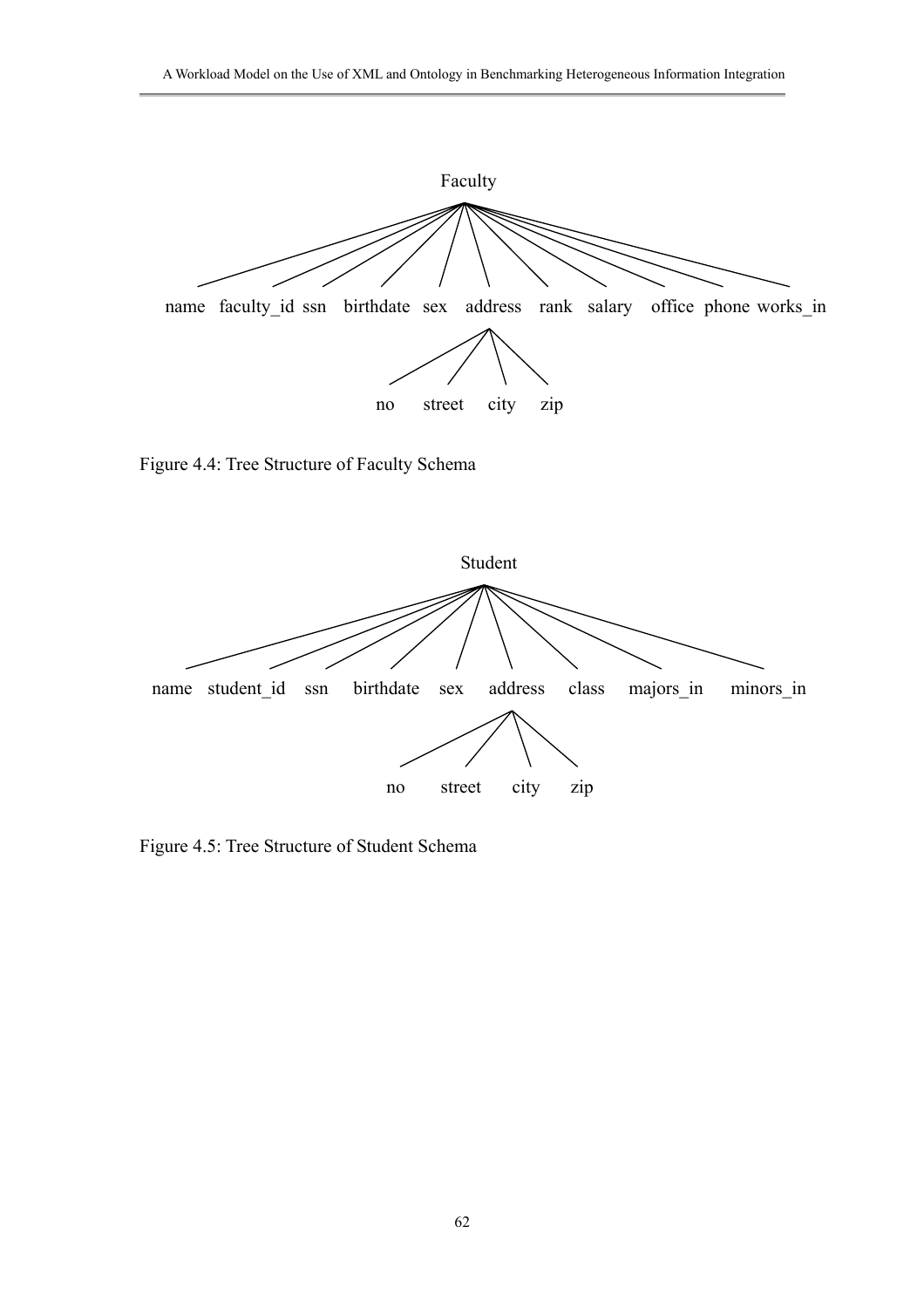

Figure 4.6: Tree Structure of GradStudent Schema



Figure 4.7: Tree Structure of Course Schema



Figure 4.8: Tree Structure of Publication Schema

For the Web page repository, each Web page is 1 kilobyte in size on average.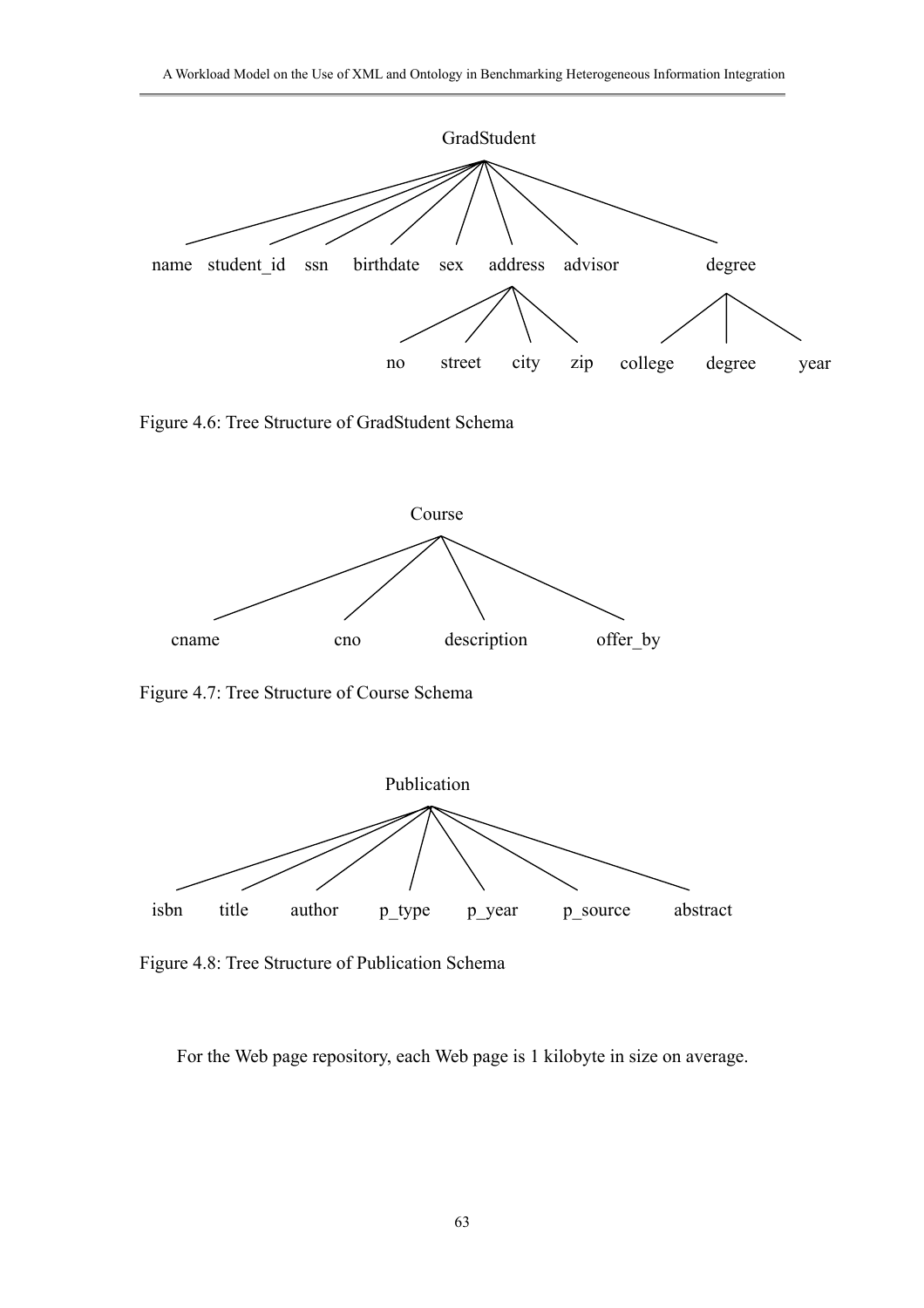# **4.3. Prototype Functions**

We must follow the research model to implement the prototype system. Therefore, the prototype features several primary functions including the data loader, the query generator, the scheduler, and the result collector. Figure 4.9 shows the system functions and Figure 4.10 shows the main menu of the prototype system. Each function is described in the following sections.



Figure 4.9: Prototype Function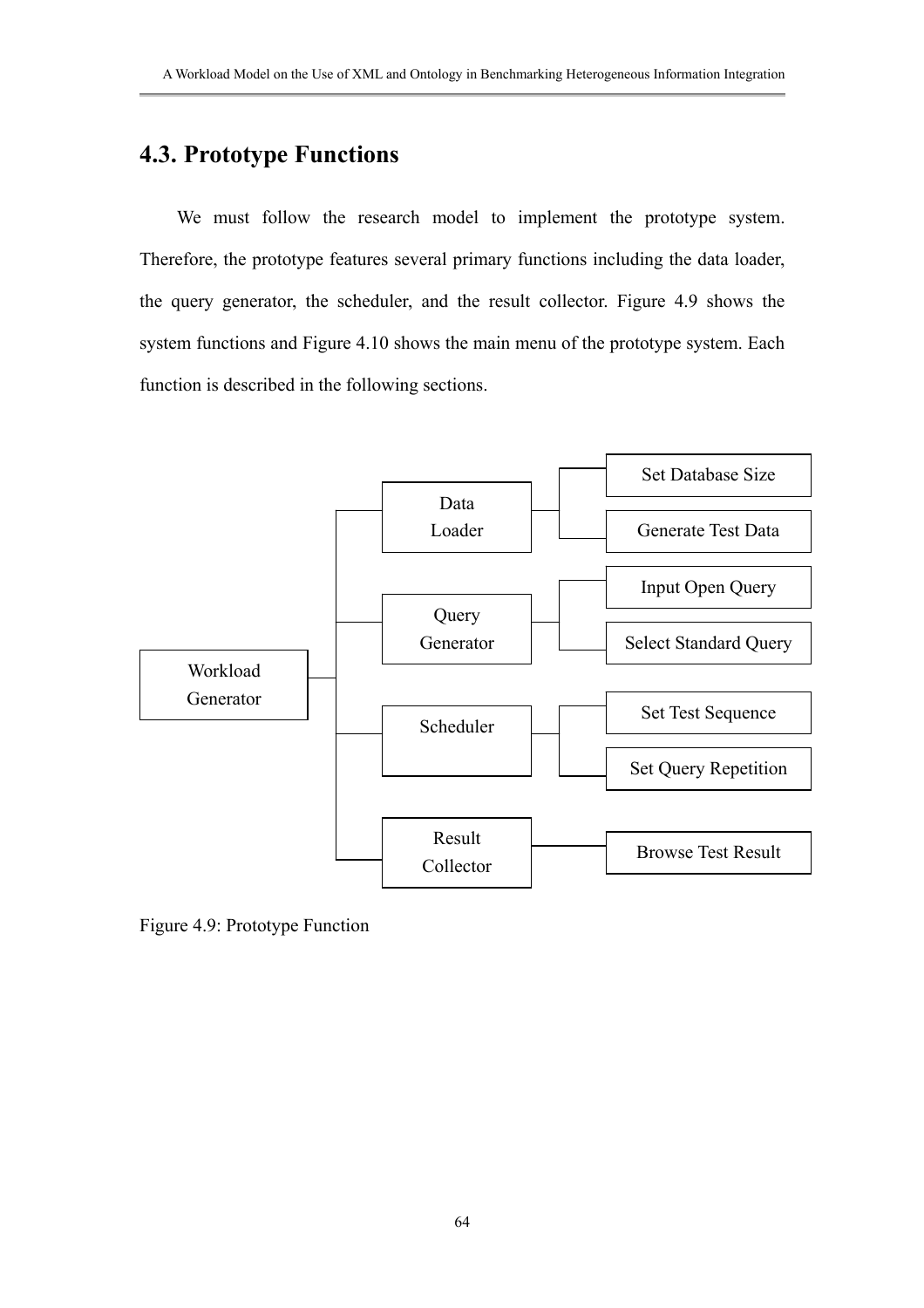| 2 XML and Ontology Benchmark Workload Model in Information Integration - Microsoft Internet Explorer |                                 | $\Box$ e              |
|------------------------------------------------------------------------------------------------------|---------------------------------|-----------------------|
| 說明(H)<br>我的最愛(A)<br>工具(I)<br>編輯(E) 檢視(Y)<br>檔案①                                                      |                                 | Æ                     |
| ○脾 ☆ 熱味 ◆ * ● 8 → 日 ● 9 %<br>日命<br>$\odot$ - $x$<br><b>O上一頁→</b>                                     | $\gg$<br>Norton AntiVirus<br>連結 | $\hat{\mathbf{\tau}}$ |
| XML and Ontology Benchmark Workload Model                                                            |                                 | $\hat{\phantom{a}}$   |
|                                                                                                      |                                 |                       |
| in Information Integration                                                                           |                                 |                       |
|                                                                                                      |                                 |                       |
| Main Menu                                                                                            |                                 |                       |
| Data Loader                                                                                          |                                 |                       |
|                                                                                                      |                                 |                       |
| Query Generator                                                                                      |                                 |                       |
| Scheduler                                                                                            |                                 |                       |
|                                                                                                      |                                 |                       |
| Result Collector                                                                                     |                                 |                       |
|                                                                                                      |                                 |                       |
|                                                                                                      |                                 |                       |
|                                                                                                      |                                 |                       |
|                                                                                                      |                                 |                       |
|                                                                                                      |                                 |                       |
|                                                                                                      |                                 |                       |
|                                                                                                      |                                 |                       |
|                                                                                                      |                                 |                       |
|                                                                                                      |                                 |                       |
|                                                                                                      |                                 | $\checkmark$          |
| ◎完成                                                                                                  | <b>● 近端内部網路</b>                 |                       |

Figure 4.10: The Main Menu of the Prototype

#### **4.3.1. Data Loader**

In the data loader, users can define the logical database size (Figure 4.11). The default logical database sizes for each data source are uniform and users can modify them individually (Figure 4.12). The data sources and data schema in the prototype are described in the previous section. Furthermore, in the SQL server users can adjust the number of tuples loaded into each relation (Figure 4.13). Similarly, users can alter the number of instances generated for each schema in Tamino XML server.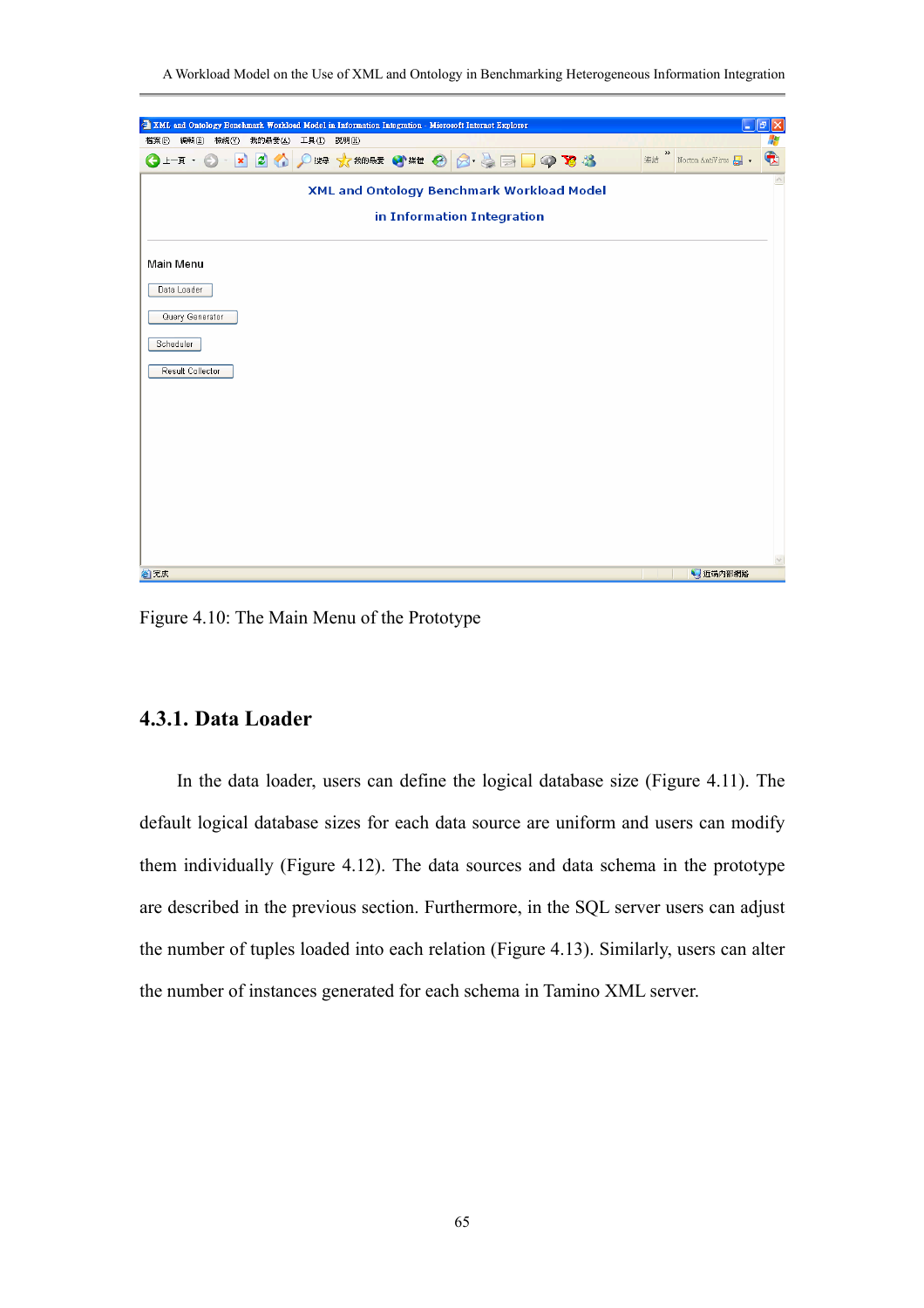

Figure 4.11: Data Loader – Set Logical Database Size

| <sup>2</sup> Data Loader - Microsoft Internet Explorer |                                 | $\Box$ e $\mathsf{X}$ |
|--------------------------------------------------------|---------------------------------|-----------------------|
| 工具(I)<br>編輯(E) 檢視(Y)<br>我的最愛仏<br>説明(H)<br>檔案①          |                                 | Æ                     |
| <b>●上一頁→</b><br>$\odot$<br>$\mathbf{v}$                | $\gg$<br>Norton AntiVirus<br>連結 | $\bigcirc$            |
| <b>Data Loader</b>                                     |                                 | $\wedge$              |
| The logical size of each test database :               |                                 |                       |
| Kilobytes Submit<br>Miscrosoft SQL Server: 10000       |                                 |                       |
| Kilobytes Submit<br>Tamino XML Server: 10000           |                                 |                       |
| Kilobytes <b>Submit</b><br>Web Pages: 10000            |                                 |                       |
| Main Menu                                              |                                 |                       |
|                                                        |                                 |                       |
|                                                        |                                 |                       |
|                                                        |                                 |                       |
|                                                        |                                 |                       |
|                                                        |                                 |                       |
|                                                        |                                 |                       |
|                                                        |                                 |                       |
|                                                        |                                 | $\vee$                |
| ◎完成                                                    | 1 近端内部網路                        |                       |

Figure 4.12: Data Loader – Modify Logical Database Size of Each Data Source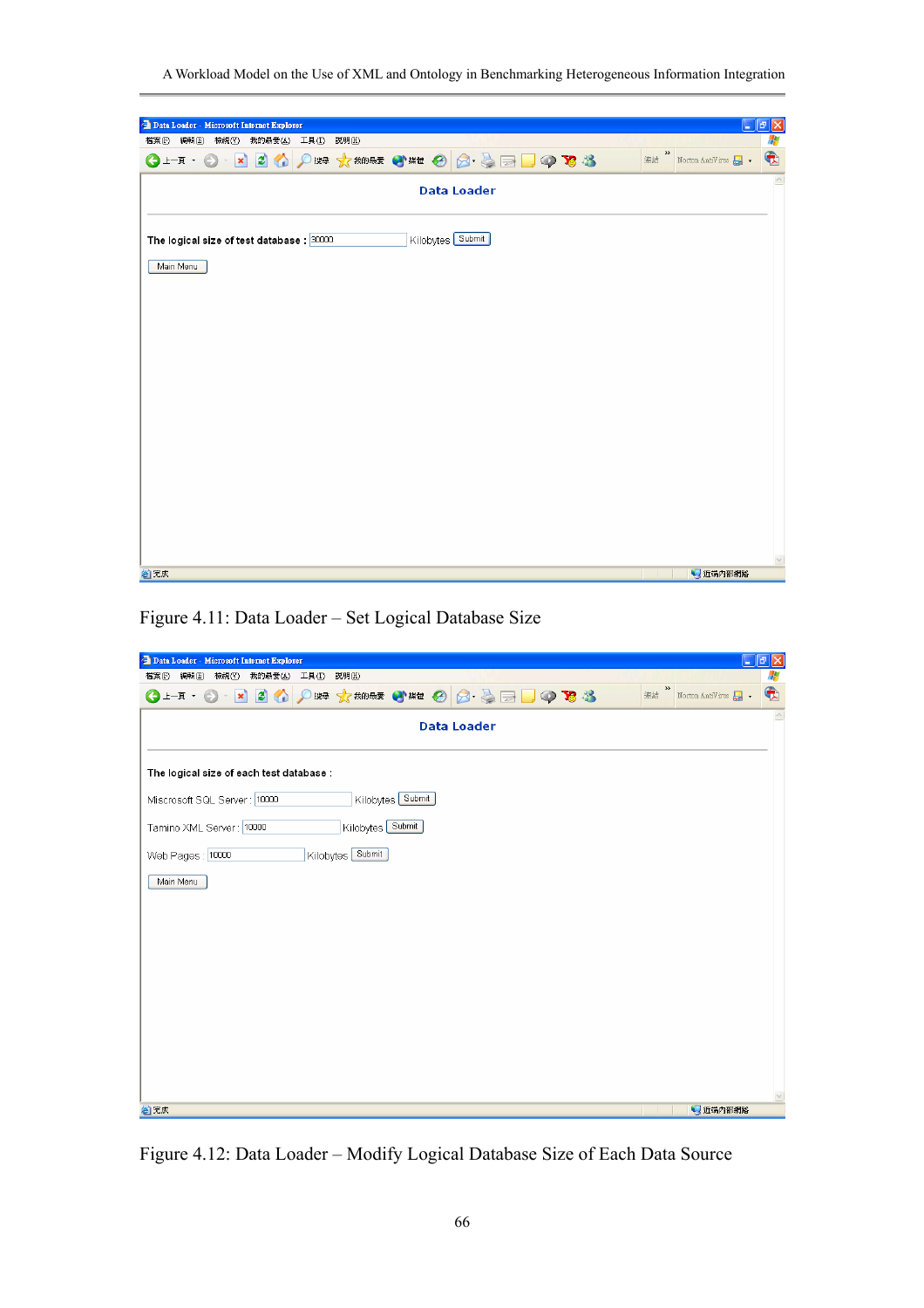| <sup>2</sup> Data Loader - Microsoft Internet Explorer |                     |                                                       |                                 | $\Box$ e $\bf{x}$   |
|--------------------------------------------------------|---------------------|-------------------------------------------------------|---------------------------------|---------------------|
| 編輯(E) 檢視(Y)<br>檔案田                                     | 我的最愛(A) 工具(I) 説明(H) | G上耳 · ⊙ · R 2 ⊙ ◯ L D # ☆ # # ★ * * ● ⊙ ☆ ☆ B D ⊙ ☆ % | $\gg$<br>Norton AntiVirus<br>連結 | Æ<br>$\bigoplus$    |
|                                                        |                     | <b>Data Loader</b>                                    |                                 | $\overline{\wedge}$ |
| The logical size of SQL server: 10000 Kilobytes        |                     |                                                       |                                 |                     |
| Number of generated tuples: 100000                     |                     |                                                       |                                 |                     |
| <b>Table Name</b>                                      | Number of Tuples    |                                                       |                                 |                     |
| Department                                             | 16666               | Load                                                  |                                 |                     |
| Teacher                                                | 16666               | [Load]                                                |                                 |                     |
| Student                                                | 16666               | Load                                                  |                                 |                     |
| TeachingAssistant                                      | 16666               | Load                                                  |                                 |                     |
| Course                                                 | 16666               | Load                                                  |                                 |                     |
| Study                                                  | 16666               | Load                                                  |                                 |                     |
| Main Menu<br>Back                                      |                     |                                                       |                                 |                     |
|                                                        |                     |                                                       |                                 |                     |
|                                                        |                     |                                                       |                                 | $\vee$              |
| 图 完成                                                   |                     |                                                       | ● 近端内部網路                        |                     |

Figure 4.13: Data Loader – Modify Number of Tuples of Each Relation

### **4.3.2. Query Generator**

The query generator can divided into two parts: pure XML query and XML query combined ontology reasoning (Figure 4.14). Users can evaluate pure XML processing performance of heterogeneous information integration systems or combined ontology reasoning services. In each of them, users can input the queries they want to test (Figure 4.15) or simply select the standard query types predefined in the query selector (Figure 4.17). The queries are generated according to the XML query model we defined in chapter 3. In open query input, users can specify several queries according to global schema and their requirements. All specified queries will be executed in one test, and users can delete any one in the open query list (Figure 4.16). In the standard query selector, after choosing the standard test queries, users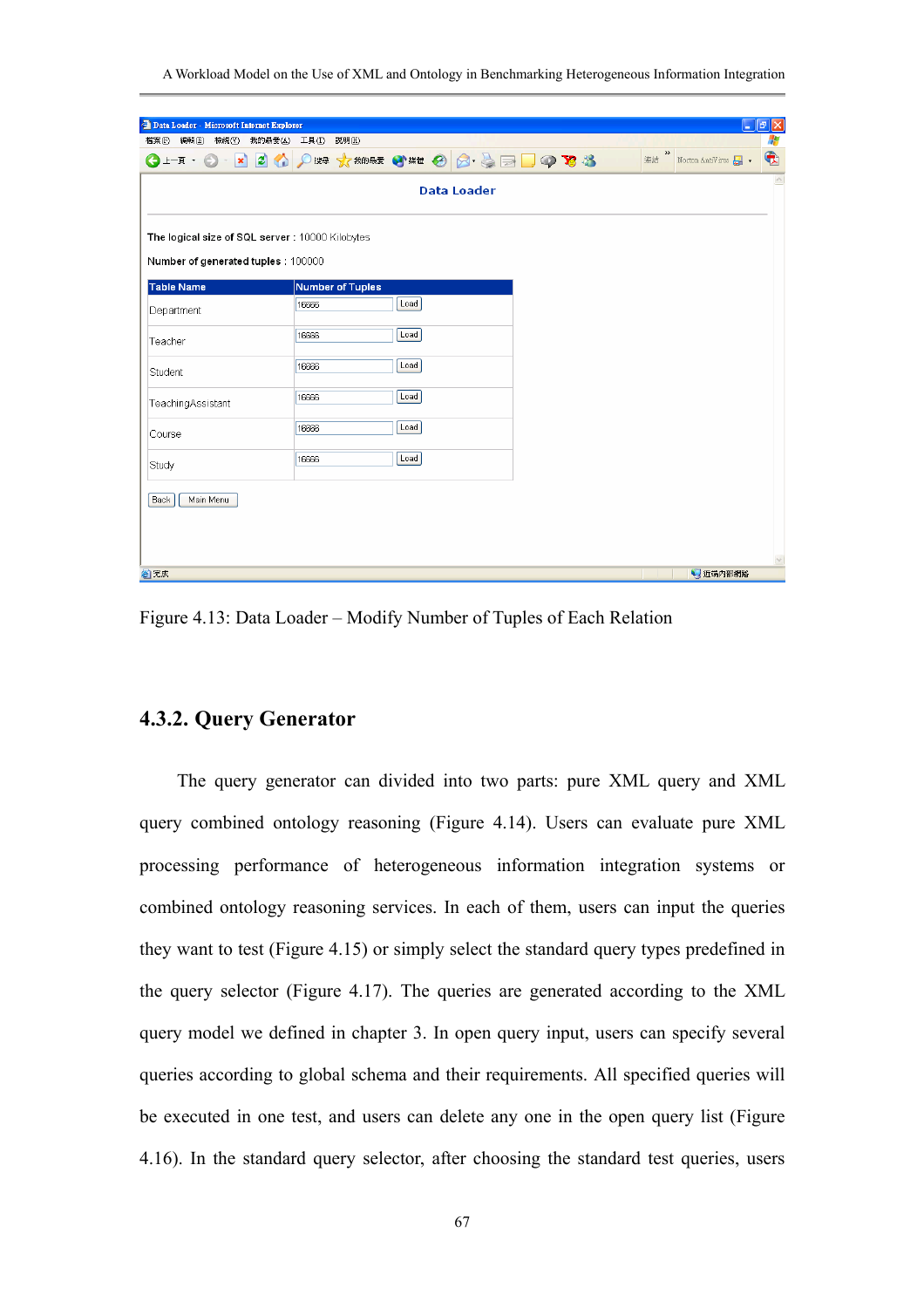can specify the complexity of each query further (Figure 4.18). It would help users to evaluate the system performance at different complexity levels. The complexity of query is determined by the complexity factor defined in previous chapter, too.



Figure 4.14: Query Generator – Select Test Query Type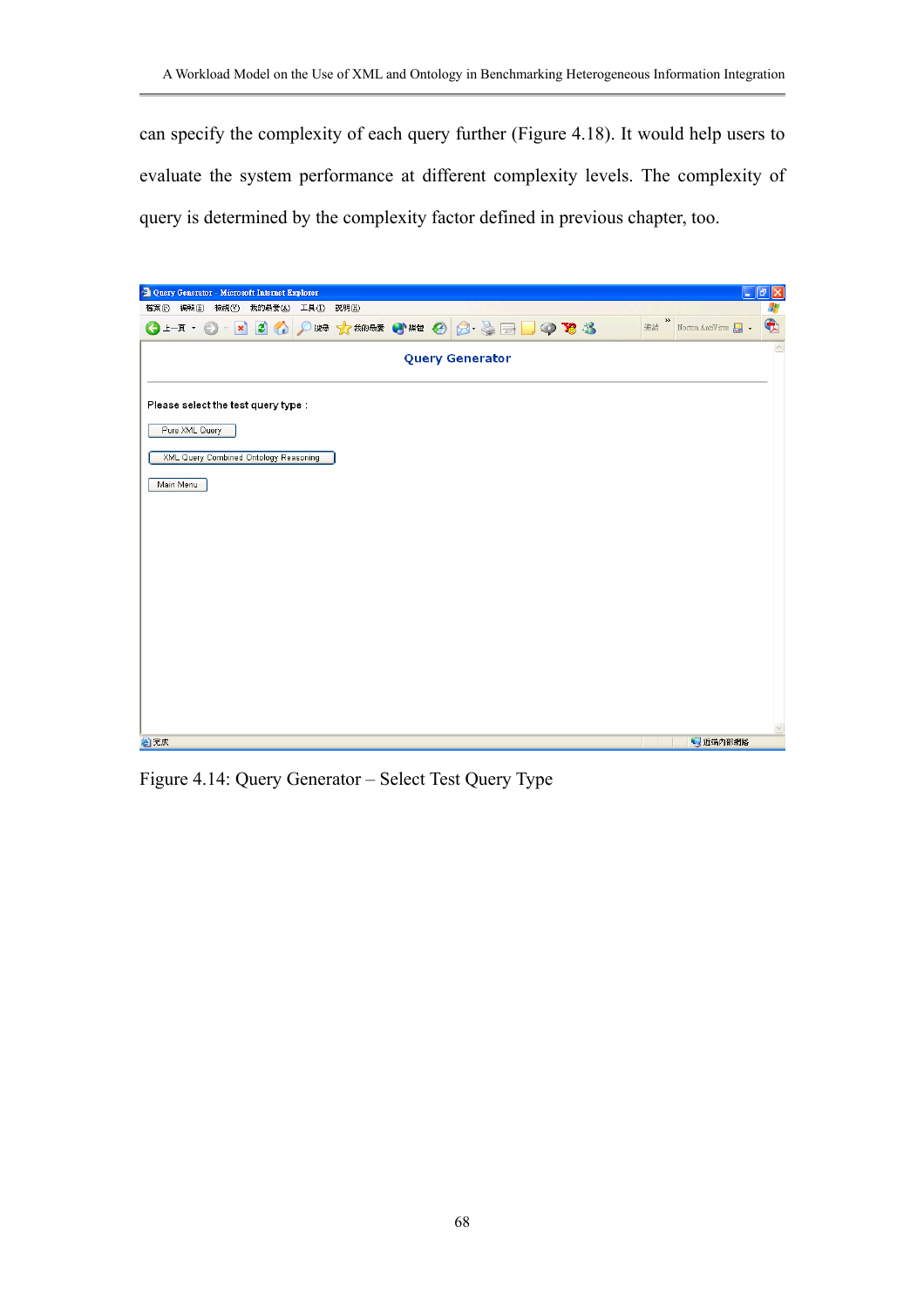| <sup>3</sup> Query Generator - Microsoft Internet Explorer                                                                                                                                                                                                                                                             |                                 | $ \sigma$   |
|------------------------------------------------------------------------------------------------------------------------------------------------------------------------------------------------------------------------------------------------------------------------------------------------------------------------|---------------------------------|-------------|
| 編輯(E)<br>檢視(V)<br>我的最愛(A)<br>工具(I)<br>説明(H)<br>檔案(E)                                                                                                                                                                                                                                                                   |                                 |             |
| 搜尋 大我的最愛 沙媒體 2<br>$\mathbf{r}$<br>$\circledcirc \bullet \bullet \bullet \bullet \bullet \bullet$<br>← 真一(<br>$ \mathbf{x} $<br>$\Omega$<br>G.                                                                                                                                                                          | $\gg$<br>連結<br>Norton AntiVirus | 龟           |
| <b>Query Generator</b>                                                                                                                                                                                                                                                                                                 |                                 | $\triangle$ |
| >> Global Schema                                                                                                                                                                                                                                                                                                       |                                 |             |
| Please input the queries you defined :                                                                                                                                                                                                                                                                                 |                                 |             |
| Query Name: UD1                                                                                                                                                                                                                                                                                                        |                                 |             |
| FOR \$a IN document('GS.xml')/GSROOT<br>LET \$b := FOR \$t IN document('GS.xml')/GSROOT/TeachingAssistant<br>LET \$d := FOR \$c IN document('GS.xml')/GSROOT/Course<br>WHERE \$c/cname = 'ADB'<br>RETURN \$c/ta id<br>WHERE \$t/ta_id = \$d<br>RETURN \$t/ta_name<br>WHERE \$a//name = \$b<br>RETURN \$b, \$a//advisor |                                 |             |
| Reset<br>Submit<br>Main Menu                                                                                                                                                                                                                                                                                           |                                 |             |
|                                                                                                                                                                                                                                                                                                                        |                                 |             |
| ◎ 完成                                                                                                                                                                                                                                                                                                                   | <b>● 近端内部網路</b>                 |             |

Figure 4.15: Query Generator – Input Open Query

| Ouery Generator - Microsoft Internet Explorer |                              |                                                                                                                                                                                                                                                                                                                  |    |                                                | $\mathbb{R}$ $\mathbb{R}$<br>н |
|-----------------------------------------------|------------------------------|------------------------------------------------------------------------------------------------------------------------------------------------------------------------------------------------------------------------------------------------------------------------------------------------------------------|----|------------------------------------------------|--------------------------------|
| 檢視(V)<br>編輯(E)<br>檔案(E)                       | 我的最愛(A)<br>工具(T)<br>説明(H)    |                                                                                                                                                                                                                                                                                                                  |    |                                                | Ж                              |
| $ \mathbf{x} $<br>(上一頁 +                      | $\vert z \vert$<br>$\bullet$ | ○脾 ☆ 熱酸 ◆ * ◎ 8· ◇ □ ● ☆ %                                                                                                                                                                                                                                                                                       | 連結 | $\boldsymbol{\mathcal{Y}}$<br>Norton AntiVirus | $\hat{\mathbf{r}}$             |
|                                               |                              | <b>Query Generator</b>                                                                                                                                                                                                                                                                                           |    |                                                | $\hat{\phantom{a}}$            |
| The queries you have defined are:             |                              |                                                                                                                                                                                                                                                                                                                  |    |                                                |                                |
| <b>Query Name</b>                             | <b>Query Syntax</b>          |                                                                                                                                                                                                                                                                                                                  |    |                                                |                                |
| UD <sub>1</sub>                               |                              | FOR \$a IN document('GS.xml')/GSROOT LET \$b := FOR \$t IN document<br>('GS:xml')/GSROOT/TeachingAssistant LET \$d := FOR \$c IN document<br>('GS xml')/GSROOT/Course WHERE \$c/cname = 'ADB' RETURN \$c/ta_id WHERE \$t/ta_id Delete<br>= \$d RETURN \$t/ta name WHERE \$a//name = \$b RETURN \$b. \$a//advisor |    |                                                |                                |
| Add Query<br>Submit                           | Main Menu                    |                                                                                                                                                                                                                                                                                                                  |    |                                                |                                |
|                                               |                              |                                                                                                                                                                                                                                                                                                                  |    |                                                |                                |
|                                               |                              |                                                                                                                                                                                                                                                                                                                  |    |                                                |                                |
|                                               |                              |                                                                                                                                                                                                                                                                                                                  |    |                                                |                                |
|                                               |                              |                                                                                                                                                                                                                                                                                                                  |    |                                                |                                |
|                                               |                              |                                                                                                                                                                                                                                                                                                                  |    |                                                |                                |
|                                               |                              |                                                                                                                                                                                                                                                                                                                  |    |                                                |                                |
|                                               |                              |                                                                                                                                                                                                                                                                                                                  |    |                                                |                                |
|                                               |                              |                                                                                                                                                                                                                                                                                                                  |    |                                                | $\checkmark$                   |
| ●完成                                           |                              |                                                                                                                                                                                                                                                                                                                  |    | 1 近端内部網路                                       |                                |

Figure 4.16: Query Generator – Delete Open Query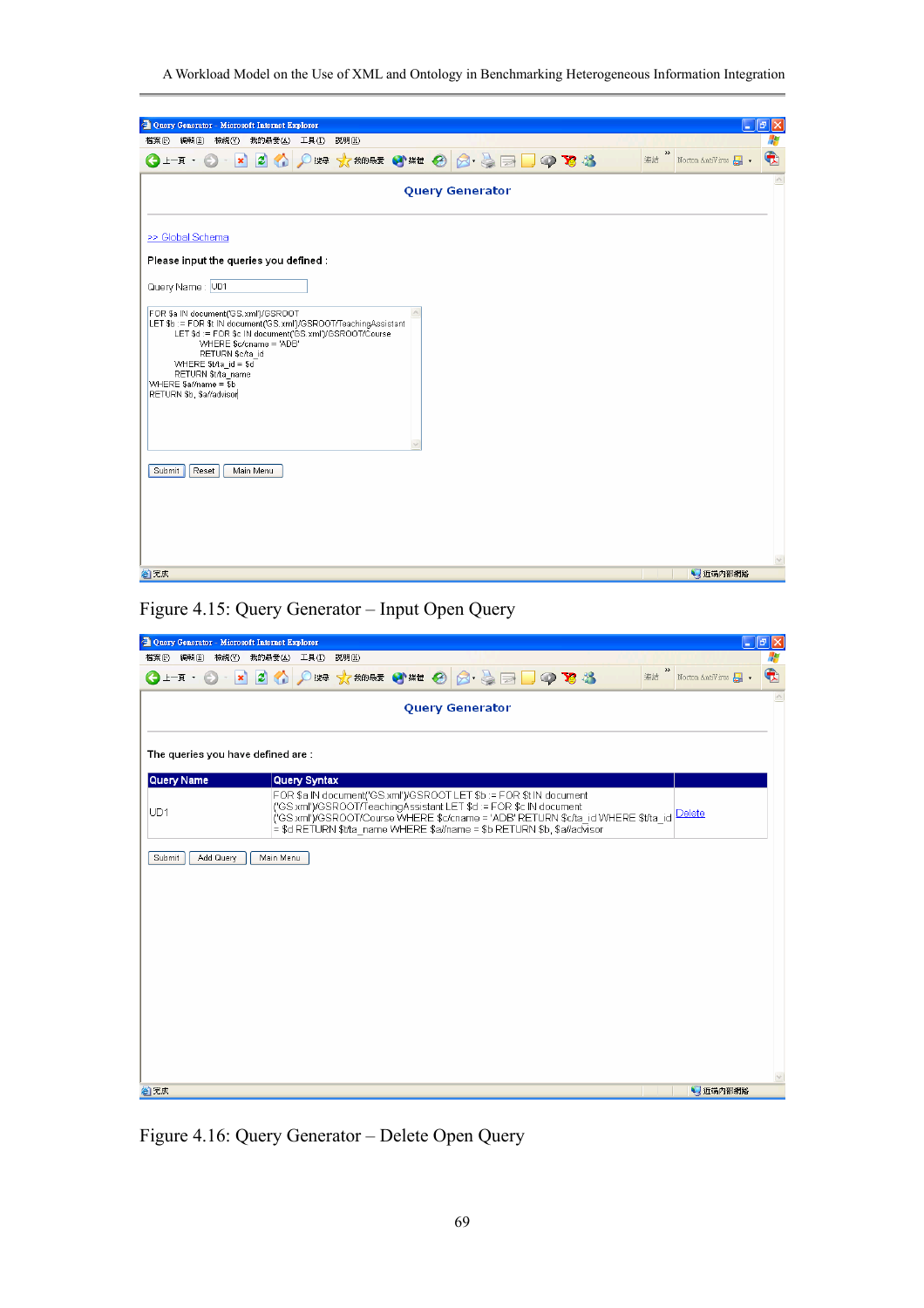

Figure 4.17: Query Generator – Select Standard Query Type

| Query Generator - Microsoft Internet Explorer   |                                          | F<br>$-1$                                         |
|-------------------------------------------------|------------------------------------------|---------------------------------------------------|
| 我的最愛(A) 工具(T)<br>編輯(E)<br>檢視①<br>説明(H)<br>檔案(E) |                                          | Æ                                                 |
| → 真一旦<br>$\odot$ $\cdot$ $\mathbf{x}$           | 2 ☆ ○脾 ☆ 熱弱 ◆ * * ☆ ☆ ● ○ ☆ ☆ ● ● ☆ ☆    | $\hat{\mathbf{r}}$<br>»<br>Norton AntiVirus<br>連結 |
|                                                 | <b>Query Generator</b>                   | $\wedge$                                          |
| Please set complexity of each query :           |                                          |                                                   |
| <b>Query Name</b>                               | <b>Complexity</b>                        |                                                   |
| Exact Match                                     | Low Complexity<br>$\checkmark$           |                                                   |
| Join on Reference                               | Low Complexity V                         |                                                   |
| Join on Value                                   | Low Complexity<br><b>High Complexity</b> |                                                   |
| Regular Path Expressions - Full Subpath         | Low Complexity<br>$\checkmark$           |                                                   |
| Submit<br>Back<br>Main Menu                     |                                          | $\vee$                                            |
| 图完成                                             |                                          | ● 近端内部網路                                          |

Figure 4.18: Query Generator – Set Standard Query Complexity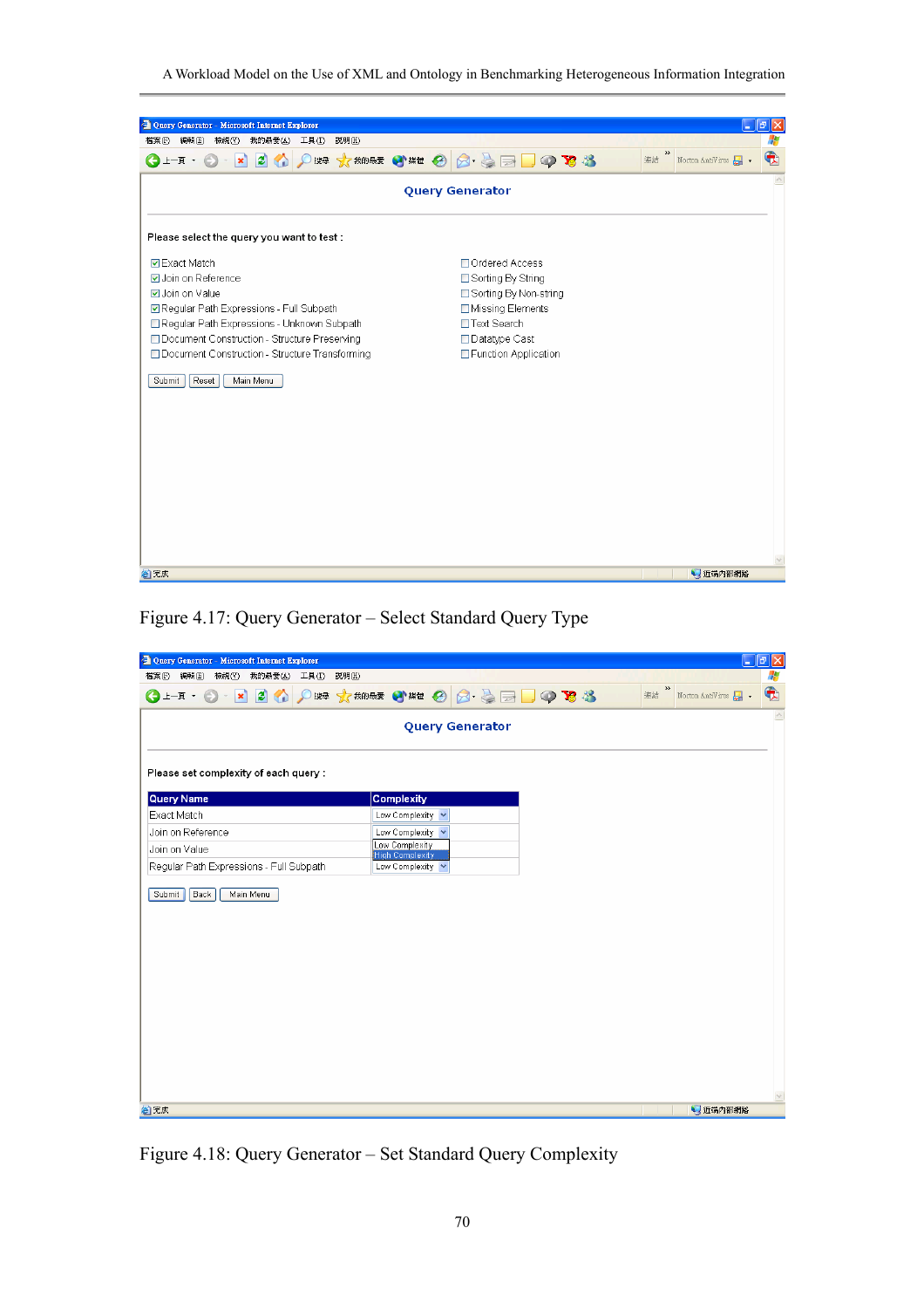### **4.3.3. Scheduler**

According to the control model, several parameters should be set to execute the benchmark. The parameters we implement in the prototype are test sequence and number of repetitions. Both in the open query input and in the standard query selector, once the test query set has been determined, users can set up the executed sequence (Figure 4.18) and the repetitions of each query (Figure 4.19) in the scheduler.

|                              | <sup>2</sup> Scheduler - Microsoft Internet Explorer | a.                                                 | $\lVert \mathbf{H} \rVert$ $\times$ |
|------------------------------|------------------------------------------------------|----------------------------------------------------|-------------------------------------|
| 檔案田                          | 工具(I) 説明(H)<br>編輯(E) 檢視(Y)<br>我的最愛(A)                |                                                    | Æ                                   |
| $ \bigcirc$ $+$ $\mathbb{F}$ | $\vert x \vert \vert 2 \vert$<br>$\bullet$           | $\boldsymbol{\varkappa}$<br>連結<br>Norton AntiVirus | $\hat{\mathbf{r}}$                  |
|                              | Scheduler                                            |                                                    | $\wedge$                            |
|                              | Please set the test sequence :                       |                                                    |                                     |
| $\mathbf{1}$                 | Join on Reference<br>Y                               |                                                    |                                     |
| $\overline{2}$               | Exact Match<br>Y                                     |                                                    |                                     |
| 3                            | Join on Value<br>v                                   |                                                    |                                     |
| 4                            | Regular Path Expressions - Full Subpath              |                                                    |                                     |
|                              |                                                      |                                                    |                                     |
| 图完成                          |                                                      | ● 近端内部網路                                           | $\vee$                              |

Figure 4.19: Scheduler – Test Sequence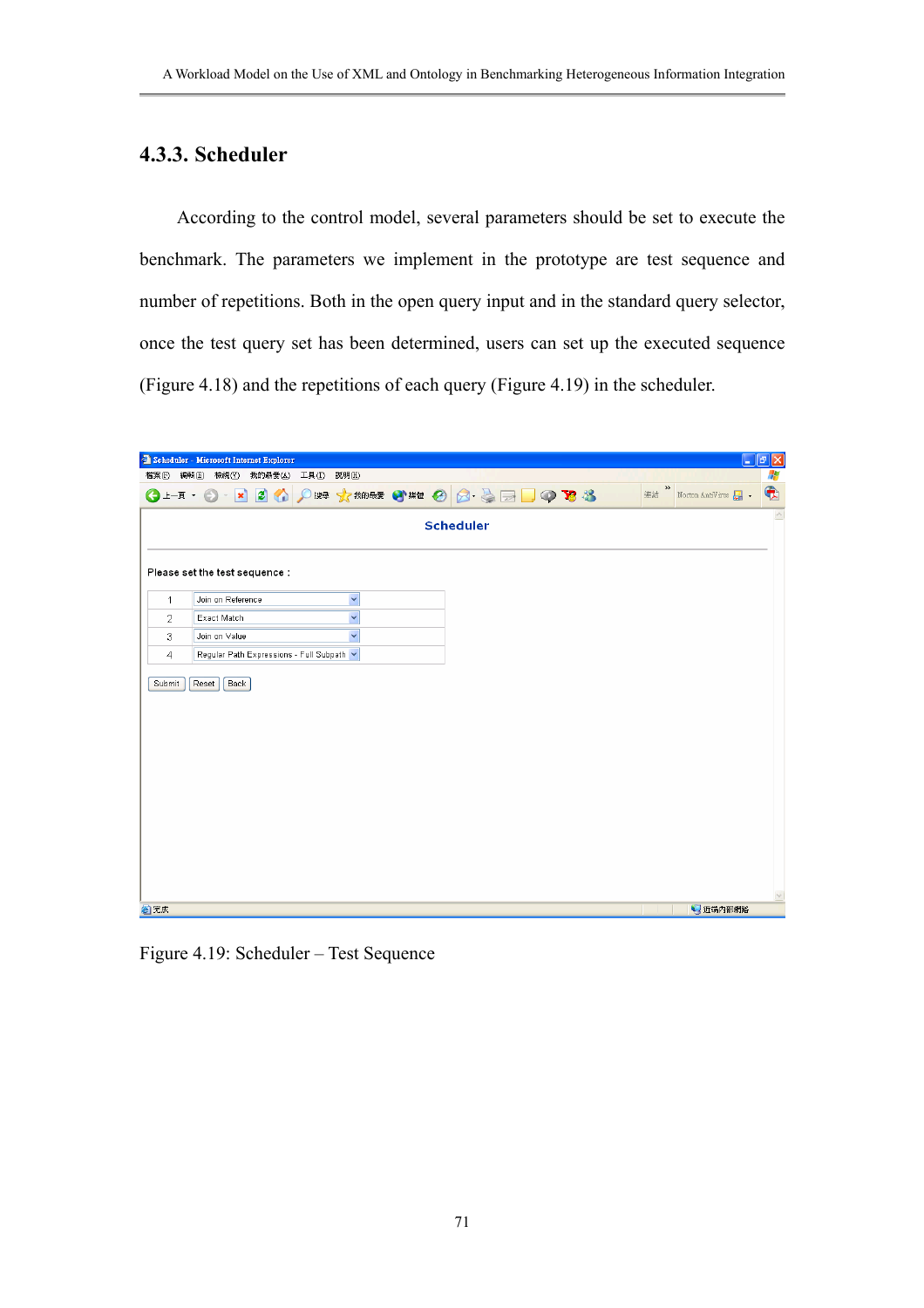|                | Scheduler - Microsoft Internet Explorer                                  |                | - [리<br> x                                |
|----------------|--------------------------------------------------------------------------|----------------|-------------------------------------------|
| 編輯(E)<br>檔案①   | 檢視①<br>我的最愛(A)<br>工具①<br>説明(H)                                           |                | Æ                                         |
| → 真一士          | ○脾 ☆ 熱酵 ●※ ● 8· → B ● ● × ※<br>20<br>$\vert \mathbf{x} \vert$<br>$\odot$ | $\gg$<br>連結    | $\hat{\mathbf{\Phi}}$<br>Norton AntiVirus |
|                | Scheduler                                                                |                | $\wedge$                                  |
|                | Please set the number of repetitions :                                   |                |                                           |
| 1              | Join on Reference                                                        | 1              |                                           |
| $\overline{2}$ | Exact Match                                                              | 1              |                                           |
| 3              | Join on Value                                                            | $\overline{2}$ |                                           |
| 4              | Regular Path Expressions - Full Subpath                                  | $\overline{2}$ |                                           |
|                |                                                                          |                |                                           |
|                |                                                                          |                | $\vee$                                    |
| ◎完成            |                                                                          |                | 1 近端内部網路                                  |

Figure 4.20: Scheduler – Test Repetition

#### **4.3.4. Result Collector**

The result collector shows the test results of the queries we specified. The test results can be divided into three parts: the total execution result, the XML query test result, and test result of each data source (Figure 4.21). If the test query needs to combine ontology reasoning service, the ontology query test result will be shown in the test result. In the total execution result, the total query response time and throughput are illustrated. In the XML query test result, it shows the query response time and throughput of the XML query processing. In the ontology query test result, it adds two extra performance metrics: recall and precision. This can help users evaluate the quality of answer entailed by the ontology. Finally, the result collector lists the query response time and throughput of each data sources.